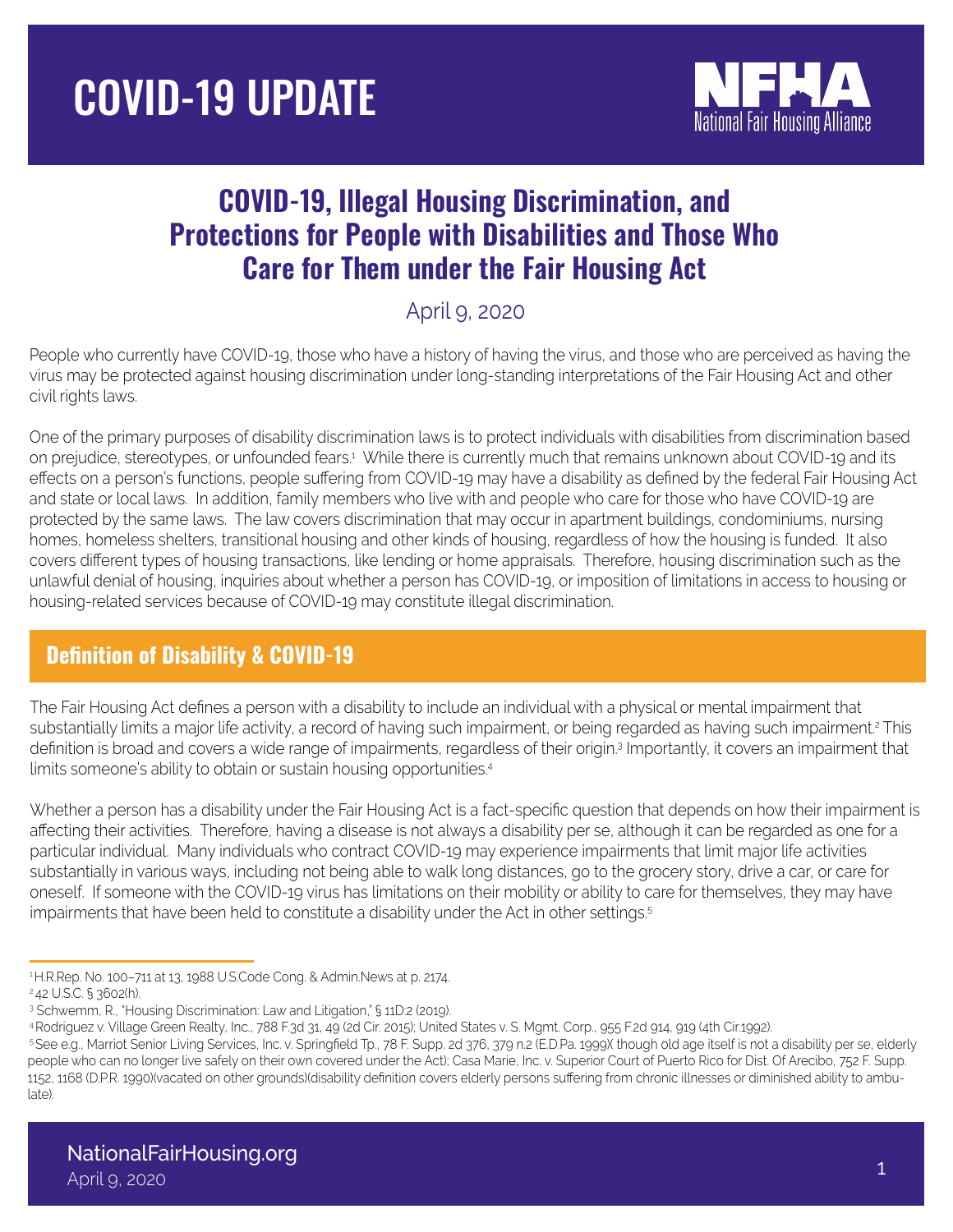Persons with COVID-19 may be regarded as having a disability just as persons with other communicable diseases have been regarded as having a mental or physical impairment that qualifies as having a disability under the Fair Housing Act. The legislative history of the 1988 Amendments Act and subsequent court rulings make clear that a "physical or mental impairment" extends to persons suffering from communicable diseases, including AIDS/HIV,<sup>6</sup> tuberculosis, hepatitis, and others. HUD regulations specify that the term physical or mental impairment expressly includes, but is not limited to, HIV infection.<sup>7</sup>This broad coverage of AIDS/HIVunder the Act, as a communicable disease that has varied impacts on a person's major life activities, suggests that COVID-19 also may constitute a disability.

#### Inquiries About Disability

The Fair Housing Act prohibits landlords and others from asking whether an individual has a disability and from asking about the type of disability or how severe it is.<sup>8</sup> This prohibition applies both to applicants and to tenants, as well as homeowners or borrowers.<sup>9</sup> For this reason, asking for information about the nature of a communicable disease, or asking for evidence about exposure or test results, will generally violate the Act. Housing providers and housing-services providers should not require homeowners, applicants or tenants to disclose whether they have medical conditions that make the homeowners, applicants or tenants particularly vulnerable to COVID-19. Housing providers may encourage tenants and homeowners to adopt infection-control practices such as regular hand washing, wearing cloth face coverings, and physical distancing, which does not violate the FHA. Landlords may ask a tenant or applicant to self-report about exposure or an underlying medical condition, but not about treatment. Due to the extreme lack of testing available and because scientists report that some with the virus may be asymptomatic, inquiries about whether someone has been diagnosed with contracting COVID-19 is insufficient to identify whether they have the virus. Housing providers who apply consistent policies and practices recommended by the Centers for Disease Control to prevent spread of the virus are justified, and these policies and practices are designed to assume that everyone may have the virus.

#### Temporary and Long-term Impacts

Scientists have only studied COVID-19 for several months, so it is not yet clear what the long-term impacts of the disease on anyone may be. But in assessing the extent to which COVID-19 may be considered a disability under fair housing laws, it is important to note that – unlike the Americans With Disabilities Act – the Fair Housing Act has never been held not to apply to temporary disabilities, so long as an individual experiences an impairment that substantially limits a major life activity.<sup>10</sup> Further, COVID-19 may have long-term effects which supports an assertion that associated impairments are substantial under the Act. In addition, a person with a history of having COVID-19 may be a person who has a record of having a disability or as being regarded as having a disability.<sup>11</sup>

<sup>&</sup>lt;sup>6</sup> 54 Fed. Reg. 3245 (Jan. 23, 1989)(HUD commentary citing House Report, note 21 in Section 11D:1, at 22 n.55 and other legislative history.); see e.g. L.C. v. LeFrak Organization, Inc., 2013 U.S. Dist. LEXIS 175756 (S.D.N.Y. 2013).

<sup>7</sup> 24 C.F.R. § 100.201(a)(2). ("The term physical or mental impairment includes, but is not limited to, such diseases and conditions as orthopedic, visual, speech and hearing impairments, cerebral palsy, autism, epilepsy, muscular dystrophy, multiple sclerosis, cancer, heart disease, diabetes, Human Immunodeficiency Virus infection, mental retardation, emotional illness, drug addiction--other than addiction caused by current, illegal use of a controlled substance--and alcoholism.")

<sup>8 24</sup> C.F.R. § 100.202(c).

<sup>9</sup> See, e.g., Joint Statement of the Department of Housing and Urban Development and the Department of Justice: Reasonable Accommodations Under the Fair Housing Act, questions 16-18.

<sup>&</sup>lt;sup>10</sup> Unlike the Americans with Disabilities Act, which provides a limited defense under the "regarded as" prong of the law when a disability is transitory or limited, 24 CFR 1630.15(f), neither the Fair Housing Act nor its regulations contain any language limiting its application to short term or transitory disabilities. See also, Summers v. Altarum, 740 F. 3d 325 (4th Cir. 2014), discussing limitations on the defense in EEOC regulations, and holding that a sufficiently severe leg injury, although temporary, constituted a disability under the ADA.

<sup>11</sup> See, e.g. Shumaker, E., "What we know about coronavirus' long-term effects," ABC News (Mar. 28, 2020), available at https://abcnews.go.com/Health/coronavirus-lerm-effects/story?id=69811566.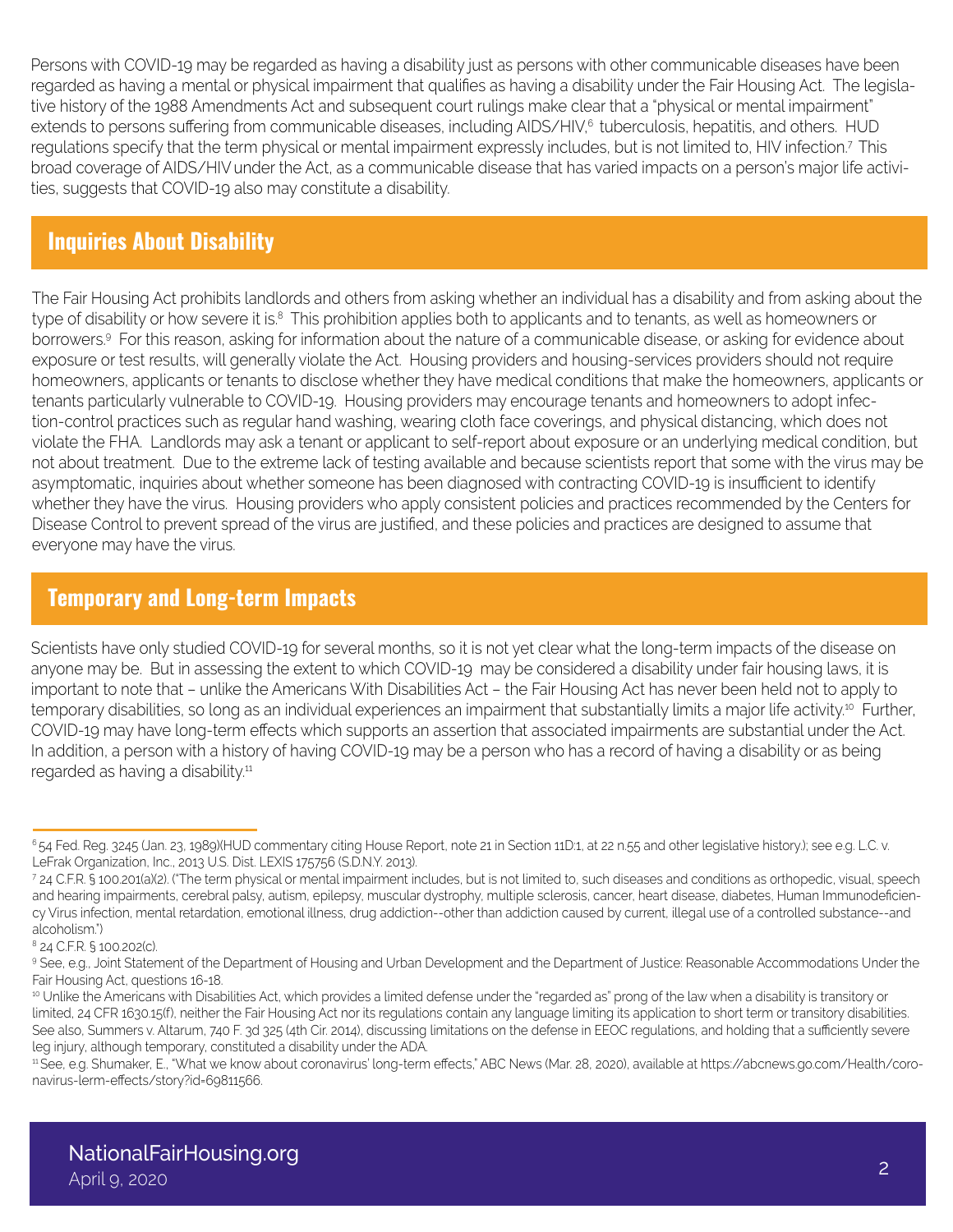#### Being Regarded as Having an Impairment

A person may be discriminated against in violation of the Act if they are denied housing opportunities for having a record of contracting COVID-19 or for being regarded as having COVID-19. For example, a landlord may unlawfully seek to evict or refuse housing to a healthcare worker merely because of unsubstantiated fears that the worker may have been exposed to or contracted the virus.12 In other settings, HUD has stated that people living with HIV/AIDS "need not be symptomatic" to file a complaint of discrimination under the Fair Housing Act.<sup>13</sup> This supports the assertion that someone who may have tested positive for the virus but who has recovered or who was in proximity with patients being treated for the disease, may be illegally denied housing even if they are asymptomatic and do not have actual impairments from the disease, but are regarded as having a disability.

There have been reports that some housing providers are refusing to accept persons who are moving from nursing homes, without any evidence of infection with COVID-19, apparently based on assumptions having to do with the supposed prevalence of COVID-19 in nursing homes. Making overly broad assumptions about whether or not a person has a contagious disease fails to use the individualized assessment that is required when considering decisions about persons with disabilities.

#### Reasonable Accommodation Requests

The Fair Housing Act provides an affirmative right to persons with disabilities to reasonable accommodations, which are changes or exceptions to a housing provider's rules, policies, or practices that are needed for a person with a disability to use housing on an equal basis.<sup>14</sup> A person with COVID-19 may make a request to relocate to a private room within a congregate living facility or request an extra bedroom for a live-in aide. A tenant may request rescission of an eviction notice as a reasonable accommodation under the Fair Housing Act when the eviction or termination is based on disability-related behavior.<sup>15</sup> To the extent a person experienced a short period of disability, followed by recovery, a reasonable accommodation may no longer be needed past the time of recovery.

#### Direct Threat Exception

Despite these protections, the Fair Housing Act provides that housing need not be made available to people "whose tenancy would constitute a direct threat to the health or safety of other individuals."<sup>16</sup> COVID-19 is a highly contagious disease, raising the question of whether this "direct threat" exception would preclude Fair Housing Act protections in particular circumstances. Application of this exception must be based on an individualized evaluation of the individual and informed by the reasonable medical judgments of the Centers for Disease Control or state or local health authorities. If the threat can be reduced or eliminated by making a reasonable accommodation, an accommodation should be offered.

<sup>&</sup>lt;sup>12</sup> State and local laws may preclude discrimination based on "lawful occupation" or other protected classes which may further protect healthcare workers. N.Y.C., N.Y., Administrative Code § 8-107 (2016).

<sup>13</sup> HUD guidance, "Housing Discrimination because of HIV/AIDS is Illegal" (April 7, 2015), available at: https://www.hudexchange.info/news/housing-dismination-because-of-hiv-aids-is-illegal/.

<sup>14</sup> 42 U.S.C. § 3604(f)(3)(B).

<sup>15</sup> See, e.g., Sinisgallo v. Islip Hous. Auth., 2012 WL 1888140 (E.D.N.Y. May 23, 2012) (temporarily enjoining eviction based on tenant's likelihood of success on reasonable accommodation claim for a probationary period to demonstrate that changes in medication and mental health treatment would prevent tenant from further threatening safety of neighbors).

<sup>16 42</sup> U.S.C. § 3604(f)(9). A "direct threat" assessment in the employment context where person-to-person contact is a necessary component of job performance is distinguishable from the "direct threat" analysis in housing where consumers and providers are able to engage in the physical distancing measures instituted by public officials.